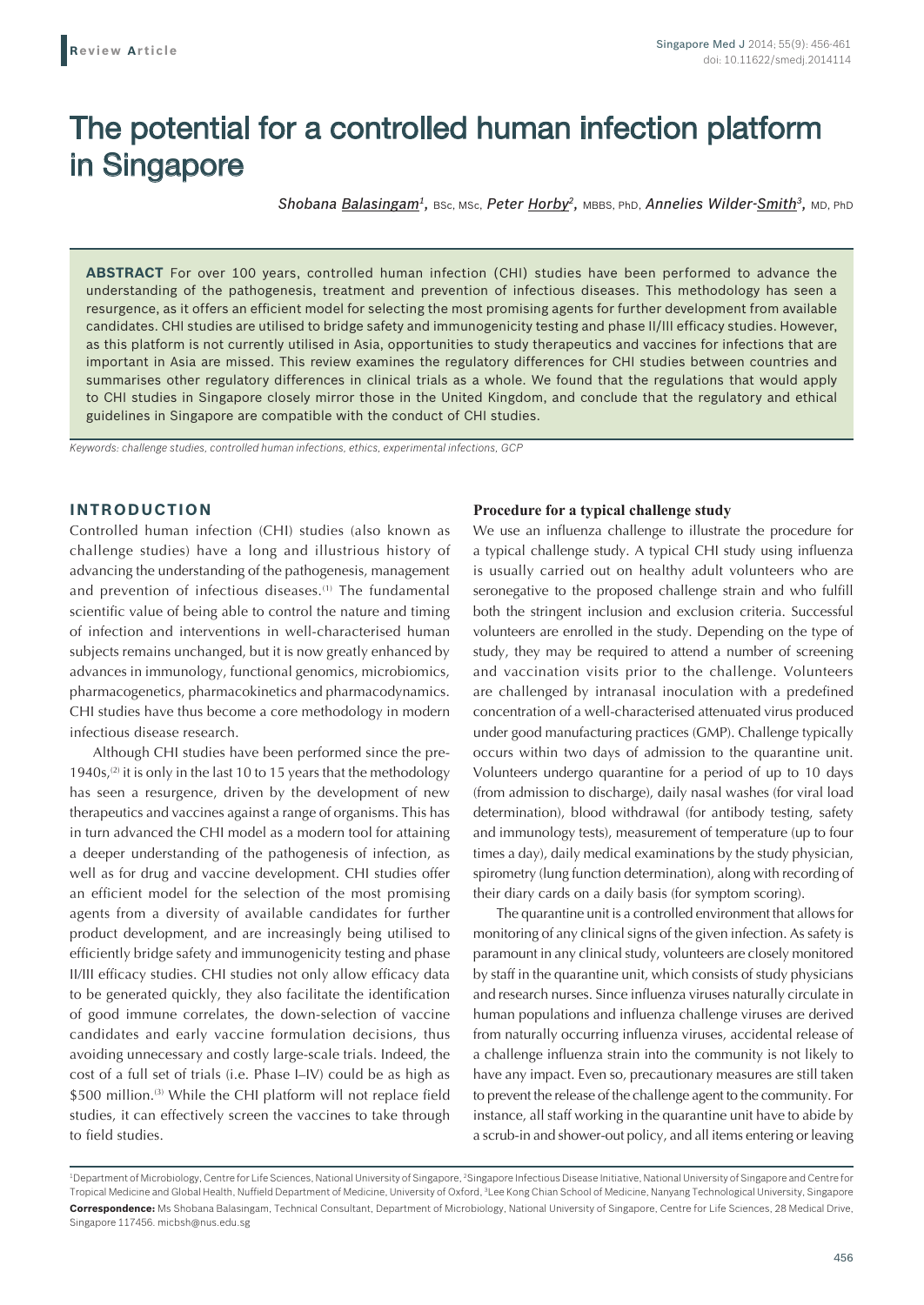| Pathogen                                             | Year; country Purpose                   |                                                                                 |                               | <b>Agent grade Agent source</b>                                                                           | <b>Treatment</b>                                     | <b>SAE</b>                                                                                                                                           |
|------------------------------------------------------|-----------------------------------------|---------------------------------------------------------------------------------|-------------------------------|-----------------------------------------------------------------------------------------------------------|------------------------------------------------------|------------------------------------------------------------------------------------------------------------------------------------------------------|
| Influenza $(4-10)$                                   | 1994; US                                | Efficacy of cold adapted<br>Influenza virus                                     | <b>NS</b>                     | PRI/DynCorp                                                                                               | Oseltamivir                                          | None known                                                                                                                                           |
|                                                      | 1998; US                                | Cytokine response                                                               | <b>NS</b>                     | <b>NS</b>                                                                                                 | <b>NS</b>                                            | None                                                                                                                                                 |
|                                                      | 1999; US                                | Vaccine efficacy                                                                | <b>NS</b>                     | DynCorp                                                                                                   | <b>NS</b>                                            | None                                                                                                                                                 |
|                                                      | 2000; US                                | Vaccine efficacy                                                                | <b>NS</b>                     | <b>NS</b>                                                                                                 | <b>NS</b>                                            | None                                                                                                                                                 |
|                                                      | 2009; UK                                | Vaccine efficacy                                                                | <b>NS</b>                     | <b>RVL</b>                                                                                                | Oseltamivir                                          | None                                                                                                                                                 |
|                                                      | 2012; UK                                | Vaccine efficacy                                                                | <b>GMP</b>                    | <b>NS</b>                                                                                                 | Oseltamivir                                          | None                                                                                                                                                 |
|                                                      | 2012; UK                                | T cell response evaluation GMP                                                  |                               | <b>GSK</b>                                                                                                | <b>NS</b>                                            | None                                                                                                                                                 |
| Influenza,<br>HRV39, RSV(11)                         | 2009; UK                                | Gene switching                                                                  | <b>GMP</b>                    | Influenza: Baxter<br>BioScience, Vienna<br>HRV39: Charles River<br>RSV: MLS, USA                          | Oseltamivir<br>(Influenza)                           | None                                                                                                                                                 |
| Malaria <sup>(12-16)</sup><br>P. falciparum          | 2005:<br><b>Netherlands</b><br>2005; UK | Clinical safety study                                                           | Lab grade                     | <b>Radboud University</b><br>Medical Centre,<br>Nijmegen, Netherlands <sup>(12)</sup>                     | Riamet, (13,16)<br>chloroquine <sup>(12,14,15)</sup> | Myocardial<br>infarction $(12)$ – the<br>volunteer                                                                                                   |
|                                                      | 2008; UK<br>2009; US<br>2011; UK        | Vaccine efficacy                                                                |                               | <b>Walter Reed Army</b><br>Institute of Research <sup>(16)</sup><br>Information not<br>supplied $(13-15)$ |                                                      | recovered. Three<br>nonfatal SAEs in<br>the control group<br>were reported<br>in separate<br>subjects. <sup>(15)</sup><br>None <sup>(13,14,16)</sup> |
| Respiratory<br>syncitial virus <sup>(17,18)</sup>    | 2010; UK                                | Disease progression<br>antiviral therapy                                        | <b>GMP</b>                    | Bioreliance Inc.<br>Rockville, MD, USA                                                                    | None                                                 | None                                                                                                                                                 |
| Dengue <sup>(19-21)</sup><br>DENV-1 & DENV-3         | 2008; US<br>2011; US<br>2013; US        | Immune response to<br>infection; diagnostic<br>development; vaccine<br>efficacy | <b>GMP</b>                    | <b>Walter Reed Army</b><br>Institute of Research                                                          | None                                                 | None                                                                                                                                                 |
| Norovirus <sup>(22,23)</sup>                         | US                                      | 2008 & 2011; Disease progression;<br>efficacy of vaccine                        | Non-GMP<br>(safety<br>tested) | <b>NIH</b>                                                                                                | None                                                 | Two SAEs not<br>related to study<br>administration. <sup>(22)</sup>                                                                                  |
| Vibrio cholera <sup>(24)</sup><br>(V. cholerae 3008) | 2005; Cuba                              | Efficacy of vaccine                                                             | Non-GMP                       | University of Maryland                                                                                    | None                                                 | None                                                                                                                                                 |

#### **Table I. Challenge agents used in controlled human infection studies worldwide.(4‑24)**

GMP: Good Manufacturing Practice; GSK: GlaxoSmithKline; MLS: Meridien Life Sciences; NIH: National Institute of Health; NS: information not supplied; RVL: Retroscreen Virology; SAE: serious adverse events

the unit are decontaminated with 70% (v/v) industrial methylated spirit/distilled water to minimise the risk of other viruses entering the unit or the challenge virus being released to the community. Volunteers are also given a course of antiviral medication prior to being released from the quarantine unit.

#### **Current CHI research worldwide**

In Europe and the United States (US), CHI studies are regularly performed using various viruses, bacteria and parasites. Table I shows a list of some of the challenge agents being used in CHI studies worldwide.<sup>(4-24)</sup>

Globally, the number of clinical trials conducted is on the rise and they are increasingly being conducted in less wealthy countries outside of the US and Europe, where the cost of running trials is substantially lower.(25) CHI studies, however, have yet to be conducted in modern Asia, and as such, Asian populations are under-represented in research that uses this platform. It is our view that there is a compelling case for the CHI methodology to be established locally, as Singapore is unrivalled in the region in terms of its infrastructure, technology, expertise and regulatory environment. These are the requisite qualities that would enable Singapore to fully and safely exploit the enormous potential of CHI studies and to become a world leader in this field. CHI studies require a robust regulatory environment in order to ensure the safety of the infected subjects, protect the subjects' autonomy, and safeguard the staff and general public from onward transmission of infection from the study subjects. Singapore, with its well-defined regulatory and ethical framework governed respectively by the Health Sciences Authority (HSA) and various ethics committees, is in an excellent position to initiate CHI studies.

In this article, we aim to review the ethical and regulatory requirements for conducting clinical trials in the US, Europe and Singapore, with particular reference to controlled human infections, in order to better understand the prerequisites necessary to establish CHI studies in Singapore.

# **ETHICAL CONSIDERATIONS FOR CHI STUDIES**

The need for guidelines in CHI studies has arisen from unethical research conducted in the early 20th century and prior, including studies involving direct inoculation of infectious agents with neither the subject's consent nor any concern for the subject's wellbeing. A classic example of such unethical trials conducted on individuals who had not volunteered for experimentation is the medical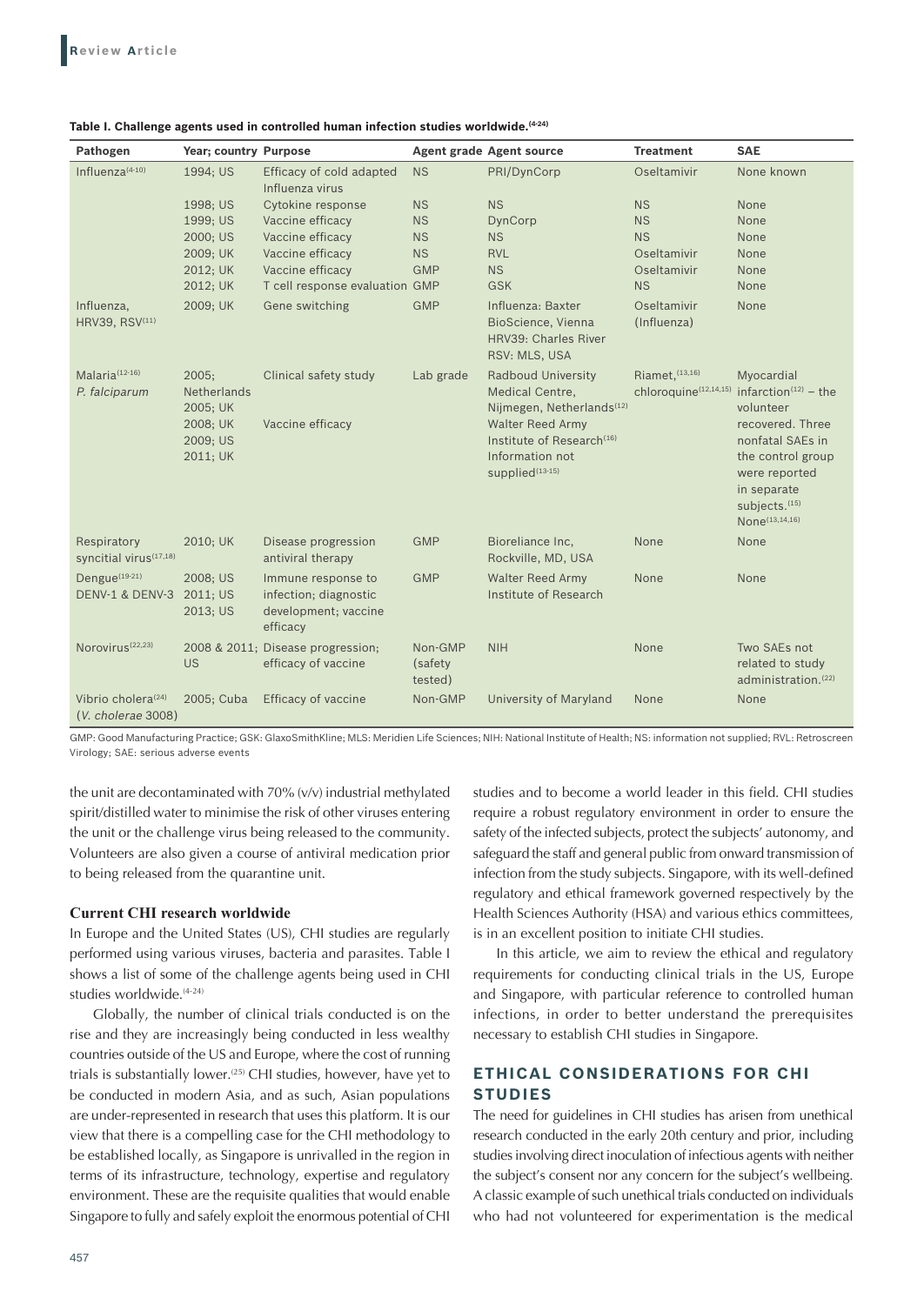research conducted during World War II involving the use of infectious agents (e.g. plague, malaria, typhoid), poisons and surgery on live patients. These 'trials' resulted in the death of thousands and were classified as war crimes after the War ended. In Singapore during the War, the Japanese established Unit 731, comprising eight divisions and a subunit known as the Oka Unit (9420), which specialised in plague and malaria. Division one of Unit 731, which concentrated on research with bubonic plague, cholera, anthrax, typhoid and tuberculosis using live human subjects, had access to a specially built 'research' prison that housed about 400 inmates.<sup>(26)</sup> During the Nuremberg trials, these and other examples of criminal activity and medical murder masquerading as medical research were highlighted.<sup>(27)</sup> One such documented case involved an American, Dr Richard Strong, then head of the Philippine Biological Laboratory, who inoculated 24 inmates of Manila's Billibid Prison with a cholera vaccine that had been contaminated with plague organisms, which resulted in 13 deaths.<sup>(28)</sup>

The aforementioned cases and many others have resulted in stringent legislation and regulation surrounding clinical trials. As a result of the numerous Nuremberg trials, the recruitment of volunteers in present-day trials is vastly different from the involuntary recruitment of individuals in these cases. The Nuremberg Code, issued in 1947, was a direct outcome of these trials and contained several stringent principles for conducting research on humans, with an emphasis on voluntary participation and informed consent, which ultimately serves to protect volunteers in all clinical trials.<sup>(29)</sup> The Nuremberg Code, in turn, led to the development of the Declaration of Helsinki by the World Medical Association in 1964, which set ethical guidelines for human research.<sup>(30)</sup> The International Conference on Harmonisation (ICH) subsequently used the Declaration of Helsinki as a basis for the development of the Good Clinical Practice (GCP) guidelines.<sup>(31)</sup>

The major difference between CHI studies and traditional clinical trials is the deliberate exposure of volunteer subjects to a pathogenic organism. In challenge studies, 'harm' – in the sense of deliberately seeking to infect a volunteer – is intended and not merely foreseen. Is this morally different from other types of accepted practices of clinical trial? In fact, most clinical trials involve some forms of risk to the participants since many licensed drugs have a known risk of adverse side effects, although at a frequency and severity deemed acceptable when compared to the benefits of the research. Phase I trials have the additional inherent risk of unknown adverse events, and there are no set criteria for acceptable adverse events rates.

The ethics of human challenge studies have been reviewed by several groups.(32-34) Lynch concluded that "*exposure to toxicity*  versus infection is not itself a morally relevant difference"<sup>(33)</sup> and thus, there should not be, in principle, any objection to human challenge studies. However, "*the risks to the safety of participants (both of the enrolled subjects and the broader public) must not be greater than is acceptable in other forms of research*".(35) The above position is reflected in the acceptance of human challenge studies by the European Medicines Agency (formerly European Agency for the Evaluation of Medicinal Products, or EMEA), a European Union (EU) regulatory agency for the clinical evaluation of vaccines,<sup>(36)</sup> as well as by the US Food and Drug Administration (FDA).<sup>(37)</sup>

CHI studies are generally low risk; the risks are evaluated and reduced such that the expected harm is as small as possible.(1) Microbes used in the studies are well characterised, cause a self-limiting infection, and usually have a known treatment. Furthermore, volunteers are carefully prescreened for risk factors for severe illness and closely monitored for any adverse events.

## **INTERNATIONAL CONFERENCE ON HARMONISATION OF GOOD CLINICAL PRACTICE (ICH GCP)**

The conduct of clinical trials is subject to GCP guidelines. ICH GCP is an international ethical and scientific quality standard for the conduct of clinical trials involving human volunteers. Governed by EMEA, the ICH GCP guidelines are updated and revised by the working group. These guidelines, developed based on the Declaration of Helsinki, provide a standard for the EU, Japan and the US, and took into consideration the national GCP guidelines of these three countries, as well as those of Australia, Canada and the World Health Organization (WHO). The purpose of the ICH is to ease the acceptance of data by the regulatory bodies in these jurisdictions.<sup>(38)</sup>

Interestingly, the ICH-GCP guidelines do not include several requirements that are part of the Declaration of Helsinki. These include the requirement that the study design be publicly disclosed and the results published, restrictions on the use of placebo controls in developing countries, the disclosure of negative findings to the public, and access to posttrial treatment. This omission has caused some concern, as the FDA no longer follows the Declaration of Helsinki in all trials conducted outside the US, choosing instead to follow the ICH-GCP guidelines alone. There is a possibility that other regulators will follow suit, leading to ethical implications for trials conducted in low-income countries with vulnerable populations.<sup>(39)</sup> To further compound this, the Declaration of Helsinki was recently revised to increase protection for vulnerable populations based on the premise that they are at a bigger risk of incurring more harm.<sup>(40)</sup> There are inevitably vulnerable populations in all countries, including Singapore, who could be enticed into taking part in clinical trials for monetary reasons. Despite the importance of recruiting the required subject pool for clinical studies by means of monetary incentives, the onus is on those running the trials to ensure that vulnerable populations are not considered for participation. Volunteers must fully understand the study and agree to participate based on their comprehension of the study, and not solely for the reimbursement. CHI studies typically pay a heavy reimbursement to volunteers as compensation for undergoing the challenge and other procedures, for the many clinic visits, as well as for time away from family and friends during the quarantine period (which allows for a controlled environment and continual monitoring).

Countries such as Singapore, the UK and the US, unlike developing countries, have well-established volunteer recruitment guidelines, ethics committees and clinical trial experience, as well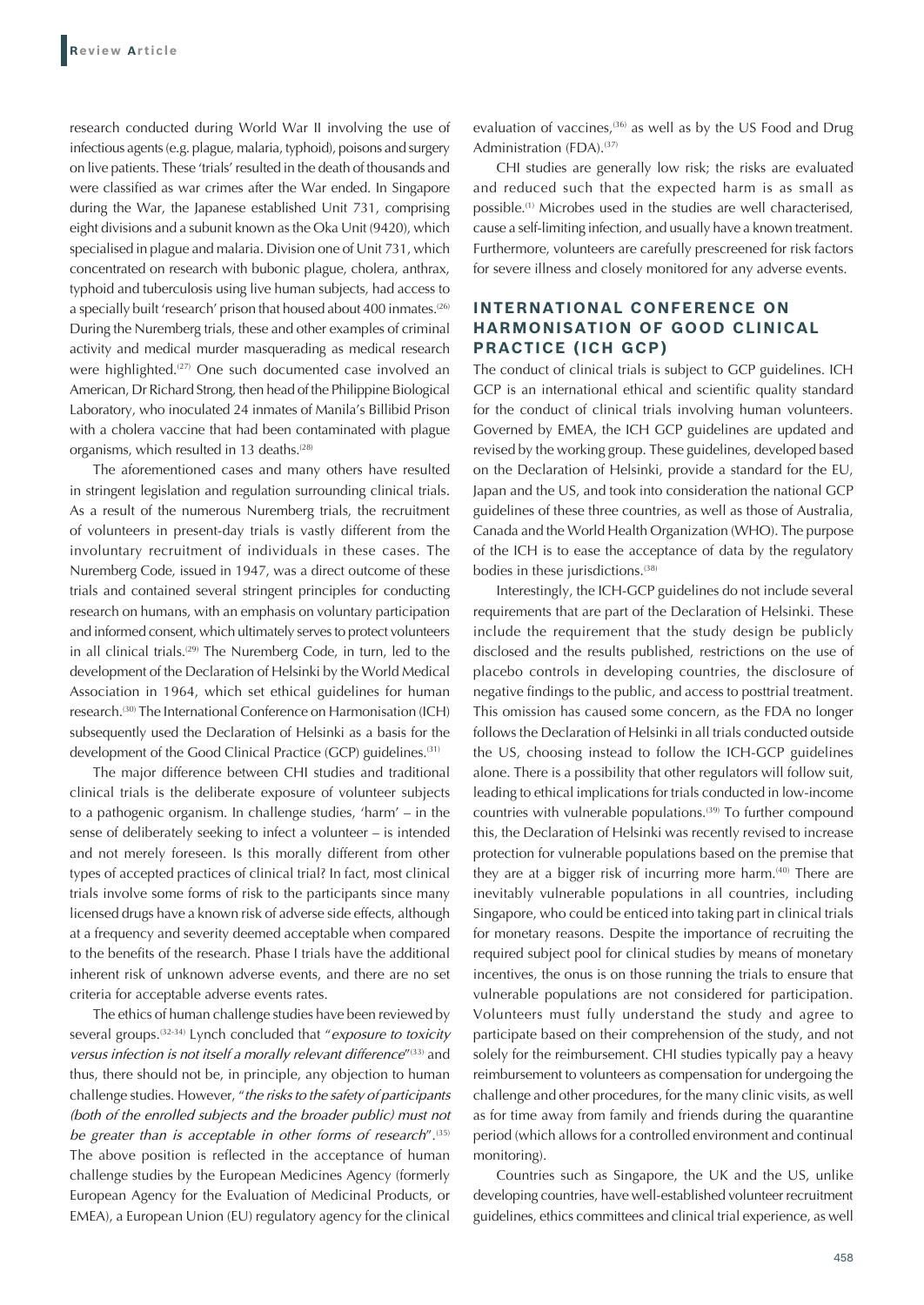as stringent inclusion/exclusion criteria and effective government monitoring agencies such as the HSA, Medicines and Healthcare Products Regulatory Agency (MHRA) and FDA, to ensure that volunteers are not adversely treated.

Clinical trial activities in Europe are regulated by harmonised European legislation, of which the principal directives are the Clinical Trials Directive (2001/20/EC) of April 4, 2001 and the GCP Directive (2005/28/EC1) of April 8, 2005. Change is afoot, however, with the Clinical Trials Directive (2001/20/EC) being replaced with the new EU regulation (No 536/2014), which will be enforced from May 16, 2016. The major changes in the new Directive are: (a) For trials being conducted in multiple EU Member States, the Sponsor will submit one application to all Member States involved using the new EU portal system. There will be only one reporting Member State. This reporting Member State will inform the Sponsor, in 10 days, whether that application on review is valid; (b) The application is assessed in two parts by each Member State - the first is a scientific assessment and the second, a national assessment (e.g. the suitability of the study site); (c) Informed consent will be provided to the volunteer by a team member qualified to the law of the Member State and verification that the volunteer understood the information will be sought; (d) Member States must be informed of the start and end of the trial via the EU portal within 15 days; (e) Serious breaches of the protocol or the Regulation must be reported via the EU portal within 7 days of the breach; (f) Member States must ensure there is provision for compensation to volunteers; and (g) A summary report of the data must be submitted within one year of the end of the trial regardless of the trial outcome.(41) The Clinical Trials Directive, which sets out how clinical trials investigating the efficacy and safety of a medicinal product should be performed, was implemented as a law in the UK in 2004 and introduced to harmonise clinical trials across the EU with clear, transparent procedures. The directive requires clinical trials to be carried out in accordance with the GCP guidelines. The GCP Directive supplements the Clinical Trials Directive and supports the legal basis for requiring member states to comply with the principles and guidelines of the GCP, as set out in the ICH GCP guidelines. In the UK, all clinical research facilities are regularly inspected by the MHRA to ensure that they meet these standards. A clinical trial must also have ethical approval from a properly constituted research ethics committee to ensure that ethical standards are met and that volunteers are protected.

Similar to Europe and the US, clinical research activities in Singapore are subject to a regulatory and ethical framework regulated and approved by the HSA and Singapore Accreditation Council (SAC). The ethical evaluation is performed by an ethics committee. The Singapore Guidelines for Good Clinical Practice (SGGCP) was developed by the Health Products Regulation Group (HPRG), HSA. The Medicines (Clinical Trials) Regulations were reviewed and updated in April 1998, and implemented the SGGCP on August 1, 1998.<sup>(42)</sup> The SGGCP, which was adapted from the ICH GCP, sets ethical and scientific standards for the conduct of clinical trials and assures that results obtained from clinical trials are credible.

Although the guidelines in the aforementioned countries are based on the principles of the ICH GCP, there are still differences and modifications present in each guideline to suit the requirements of each country.<sup>(31)</sup> For the purpose of CHI studies, the similarities and differences of various ethical principles in Europe, the US and Singapore are summarised in Table I.

## **DIFFERENCES IN REGULATORY REQUIREMENTS FOR CHI STUDIES**

The regulatory requirements for CHI studies vary according to countries. The major difference lies in the requirements for the challenge pathogen. These include differences in the level of release testing required as well as the requirements set by the regulatory agency for the challenge pathogen to be deemed suitable for use before subjects are challenged in a clinical trial.

For instance, FDA considers live organisms to be 'biologics'. A biologic is considered a 'drug' and hence, subject to regulation under federal law (section 351 of the Public Health Service Act and Food, Drug and Cosmetic Act). As such, the challenge organism must satisfy FDA regulations of safety, purity and potency.<sup>(43)</sup> Challenge strains are, therefore, required to have undergone safety testing and detailed documentation of their provenance and manufacture. In addition the FDA has declared that an "*Investigational New Drug Application (IND) is required for challenge studies in which live organisms (e.g., virus, bacteria, or fungi that is modified or wild-type) is administered to subjects to study the pathogenesis of disease or host response to the organism*".(37)

This is not, however, the position of the European Economic Area (EEA), which considers the challenge agent as a Non-Investigational Medicinal Product (NIMP).<sup>(44)</sup> This means that it does not fall within the rules for manufacturing of medicinal products, as set out in Title IV of Directive 2001/83/EC5, or the rules for manufacturing of IMPs, as set out in Article 13 of Directive 2001/20/EC, Article 9 of Commission Directive 2005/28/EC and Commission Directive 2003/94/EC.6. While NIMPs do not have a marketing authorisation in the EU, they have to be manufactured under GMP guidelines, such that they are as safe for subjects as an IMP would be.<sup>(44)</sup> The challenge virus, once manufactured and having undergone safety testing and released by a Qualified Person, can then be used in a controlled infection trial.<sup>(45)</sup> Trials such as dose ranging studies to determine the optimal dose of a challenge virus for use in an intervention study do not require MHRA notification or approval.

In Singapore, the challenge virus is not deemed a medicinal product, and therefore, a dose ranging study with just the challenge virus alone would not require HSA approval (information based on personal communication with the HSA). However, other requirements such as a Clinical Trial Certificate may be required, since any CHI study in Singapore is likely to be the first in Asia. As such, HSA's involvement in the first few CHI studies would be paramount. Table II lists some of the notable differences in the ICH GCP guidelines between the EU, the US and Singapore.<sup>(38,42,46-48)</sup>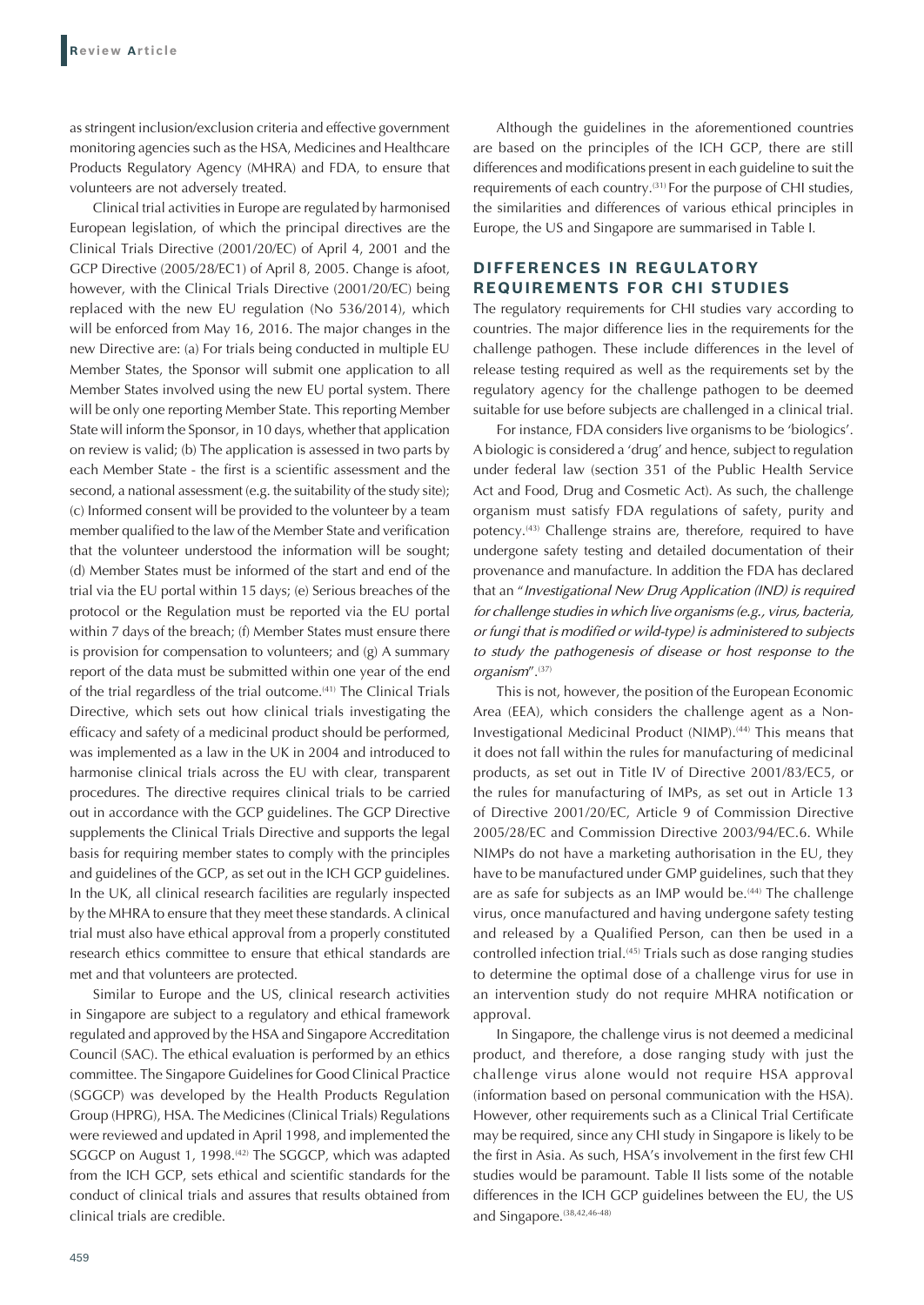| Table II. Differences in the ICH GCP regulations among the EU, the US and Singapore. |  |  |
|--------------------------------------------------------------------------------------|--|--|
|--------------------------------------------------------------------------------------|--|--|

| EU<br><b>Regulation</b>                      |                                                                                                                                                                                                                                                                                                                                   | <b>US</b>                                                                                                                                                                                                                                                                                                                                                                                                                                   | Singapore                                                                                                                                                                                                                                                                                                                                                                                                                                                                                                                                                                                                              |
|----------------------------------------------|-----------------------------------------------------------------------------------------------------------------------------------------------------------------------------------------------------------------------------------------------------------------------------------------------------------------------------------|---------------------------------------------------------------------------------------------------------------------------------------------------------------------------------------------------------------------------------------------------------------------------------------------------------------------------------------------------------------------------------------------------------------------------------------------|------------------------------------------------------------------------------------------------------------------------------------------------------------------------------------------------------------------------------------------------------------------------------------------------------------------------------------------------------------------------------------------------------------------------------------------------------------------------------------------------------------------------------------------------------------------------------------------------------------------------|
|                                              | Clinical trial • One CA submission for each MS<br>authorisation $\cdot$ 28 countries = 28 authorities                                                                                                                                                                                                                             | • One regulatory authority at the<br>federal level (FDA)<br>single submission = single<br>$\bullet$<br>authorisation                                                                                                                                                                                                                                                                                                                        | • One regulatory authority<br>All clinical trials on medicinal products<br>conducted in Singapore require a CTC<br>from the Health Products Regulation<br>Group, HSA                                                                                                                                                                                                                                                                                                                                                                                                                                                   |
| Protocol<br>$\bullet$                        | Stand alone submission to the CA for •<br>each protocol Review time frame for<br>the EC: 60 days maximum<br>• CTA is required to proceed<br>• No CTA is required for trials with<br><b>NIMPs</b><br>Discussions are limited, with<br>1 opportunity to supply requested<br>information or application is rejected                  | IND is required for studies involving .<br>a live organism (virus, bacteria,<br>etc.) to be given to volunteers<br>• Review time frame is 30 days<br>No official review<br>timeframe for subsequent<br>amendments (protocols) to the IND<br>• IND written approval is not<br>required to start a clinical trial; trial •<br>may start 30 days after submission,<br>unless otherwise notified<br>Discussions with the FDA are not<br>limited | Stand alone submission<br>Pls must obtain both ethics and<br>regulatory approval before initiating a<br>study<br>• EC will review a proposed clinical trial<br>within 30 working days, discounting<br>waiting time<br>No is CTC required for trials with NIMPs<br>Discussions with the HSA are not limited                                                                                                                                                                                                                                                                                                             |
| <b>IMP</b><br>requirements<br>$\bullet$      | • Label must comply with Annex 13 of •<br>EU Directive 2001/83/EC<br>• The language may vary between MS<br>Sponsor is responsible for the<br>destruction of unused and/or<br>returned IMP<br>• Label requires expiry date                                                                                                         | Label must be in English, except for • Label must be in English.<br><b>Puerto Rico</b><br>• The following statement is<br>required: 'Caution: New Drug<br>Limited by Federal (or US) law to<br>investigational use.                                                                                                                                                                                                                         | • Label must comply with regulation<br>18 of the Medicines (Clinical Trials)<br>Regulations and section 4.6.3 of SGGCP                                                                                                                                                                                                                                                                                                                                                                                                                                                                                                 |
| trial subjects •<br>$\bullet$<br>Essential   | Protection of • Minimal detail on ICF requirements<br>No incentive/financial inducements<br>are permitted for minors and<br>incapacitated adults<br>Insurance information may be required<br>No provisions for emergency consent •<br>• Essential documentation includes                                                          | Detailed list of ICF requirements<br>Disclosure of anticipated pro-rated •<br>$\bullet$<br>payment for participation<br>• No requirement for insurance<br>information on ICF<br>Provisions for emergency consent<br>• IMP batch records retention is                                                                                                                                                                                        | Detailed list of ICF requirements<br>Disclosure of anticipated pro-rated<br>payment for participation<br>• No requirement for insurance<br>information on ICF<br>Provisions for emergency consent<br>Holder of CTC should ensure that                                                                                                                                                                                                                                                                                                                                                                                  |
| document<br>retention                        | CRF without medical records $\ge$<br>5 years<br>• If data is used to support a marketing<br>application, records must be<br>kept $\geq 15$ years<br>• Record retention is $\geq 2$ years after<br>the last marketing authorisation<br>granted in the EU, or after<br>formal discontinuation of clinical<br>development of the IMP | $\geq$ 5 years after completion of<br>the clinical trial (CT) or formal<br>discontinuation of the last study in •<br>which the batch was used<br>• Sufficient samples of the IMP and<br>key packaging components must be<br>kept for $\geq 2$ years after completion<br>or formal discontinuation<br>Record retention is 2 years after<br>marketing application is approved.                                                                | records are kept at least for whichever<br>of the following periods expires later:<br>(a) until no pending or contemplated<br>marketing applications of the test material<br>in Singapore; (b) 2 years after the last<br>approval of a marketing application for the<br>test material in Singapore; (c) where the<br>clinical trial is discontinued, 2 years after<br>the licensing authority has been informed<br>of the discontinuation of the clinical trial<br>under regulation 9; (d) 6 years after the<br>completion of the clinical trial; or (e) such<br>other period as the licensing authority<br>may direct |
| Legal<br>$\bullet$<br>framework<br>$\bullet$ | European Union EU directives<br>applicable to all members<br>• National Laws apply<br>Legal representative required<br>Breach results in a fine or<br>imprisonment                                                                                                                                                                | • US Federal statutes and regulations •<br>are applicable to all 50 states<br>• Individual state laws apply<br>Authorised representative required •<br>Breach results in debarment                                                                                                                                                                                                                                                          | Medicines Act and governed by the<br>Medicines (Clinical Trial) Regulations<br>· SGGCP follows the model of ICH GCP<br>Statutory duty for all trials to comply<br>with SGGCP<br>Breach results in a fine or imprisonment<br>$\bullet$                                                                                                                                                                                                                                                                                                                                                                                  |
| Conduct of<br>clinical trial                 | • PI statement not required by member •<br>states<br>• Protocol amendment implementation •<br>varies on classification,<br>i.e., substantial vs. non-substantial                                                                                                                                                                  | US Form FDA 1572 required to be<br>signed by the PI<br>Protocol amendments may be<br>implemented once received by<br>the FDA and protocol waivers<br>may be accepted under certain<br>circumstances                                                                                                                                                                                                                                         | Protocol and consent forms should be<br>$\bullet$<br>submitted for regulatory approval<br>Revised clinical trial protocols and ICFs<br>$\bullet$<br>do not need to be submitted if change is<br>logistical or administrative, e.g., change<br>of contact information, unless it involves<br>a change in sponsor, etc.<br>• Protocol waivers are discouraged                                                                                                                                                                                                                                                            |

CA: competent authority; CRF: case report form; CTA: clinical trial authorisation; CTC: clinical trial certificate; EC: ethics committee; EU: European Union; FDA: Food and Drug Administration; HSA: Health Sciences Authority; ICF: informed consent form; ICH: International Conference on Harmonisation; IMP: investigational medicinal product; IND: investigational new drug; MS: member state; NIMP: non‑investigational medicinal product; PI: principle investigator; SGGCP: Singapore guideline for good clinical practice; US: United State